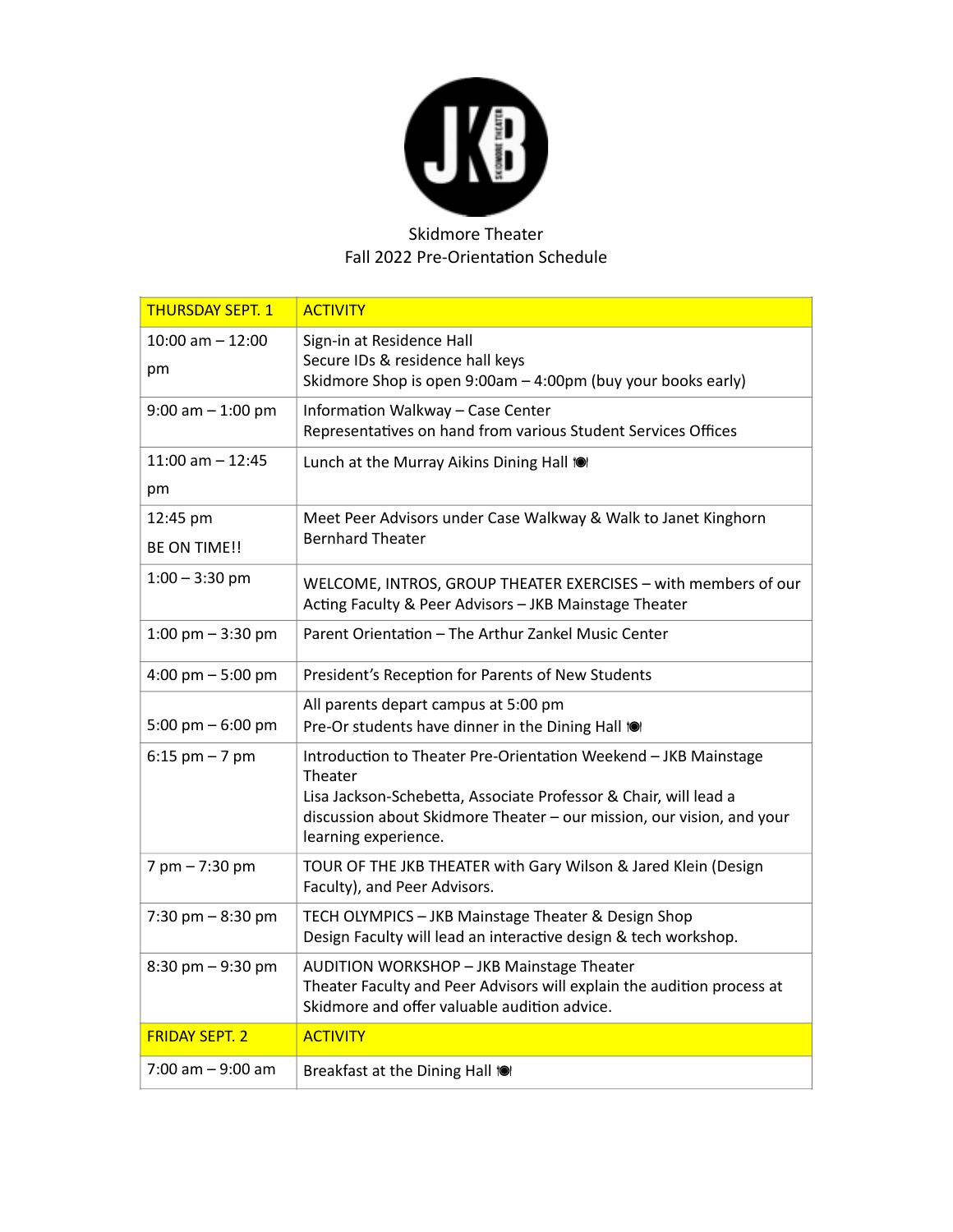| $10$ am $- 12:45$ am             | Exploring SILENT SKY - JKB Mainstage Theater<br>Explorations of our Fall Black Box production, Lauren Gunderson's<br>SILENT SKY, which will be directed by faculty member Dennis Schebetta.<br>This session will include discussions and exercises.<br>*Please read SILENT SKY over the summer! A copy will be provided to<br>you by the Lead Peer Advisors. |
|----------------------------------|--------------------------------------------------------------------------------------------------------------------------------------------------------------------------------------------------------------------------------------------------------------------------------------------------------------------------------------------------------------|
| 1:00 pm $-$ 2:00 pm              | Lunch at the Dining Hall to                                                                                                                                                                                                                                                                                                                                  |
| $2:15$ pm $-5$ pm                | Exploring EURYDICE - JKB Mainstage Theater<br>Explorations of our Fall MainStage production, Sarah Ruhl's EURYDICE,<br>which will be directed by faculty member Marie Glotzbach. This session<br>will include discussions and exercises.<br>*Please read EURYDICE over the summer! A copy will be provided to<br>you by the Lead Peer Advisors.              |
| $5:15 - 6$ pm                    | THEATER COMPANY MEETING - JKB Mainstage Theater<br>An introduction to the Theater Department's weekly Company meeting,<br>including a brief Peer Mentor program announcement                                                                                                                                                                                 |
| 6 pm                             | THEATER PRE-ORIENTATION BBQ + LAWN GAMES 10<br>Faculty and students will gather near the Theater loading dock and<br>adjacent green to enjoy food, games, and socializing                                                                                                                                                                                    |
|                                  |                                                                                                                                                                                                                                                                                                                                                              |
| 7:30 pm                          | Pre-Orientation event at the Tang Museum<br>Meet other first-year-students on other Pre-Orientation Programs                                                                                                                                                                                                                                                 |
| <b>SATURDAY SEPT. 3</b>          | <b>ACTIVITY</b>                                                                                                                                                                                                                                                                                                                                              |
| $9:00$ am $-10:00$ am            | Breakfast in the Dining Hall to                                                                                                                                                                                                                                                                                                                              |
| 11:00 am                         | BUS TRIP TO SHAKES & CO. in Lenox, Mass.<br>(We will be boarding the Upstate Tour bus in the Zankel parking lot)<br>Peer advisors will be joining us. MEALS will be provided for all.<br>The play we will be seeing is Shakespeare's MEASURE FOR MEASURE                                                                                                     |
| 1:00 pm $-$ 1:45 pm              | Pre-show talk with Shakespeare & Co. production cast or director.                                                                                                                                                                                                                                                                                            |
| $2:00$ pm                        | Production at Shakespeare & Co., Lenox, Mass: MEASURE FOR<br><b>MEASURE</b>                                                                                                                                                                                                                                                                                  |
| $4 \text{ pm} - 5:30 \text{ pm}$ | Bus trip back to Saratoga Springs from Lenox, Mass                                                                                                                                                                                                                                                                                                           |